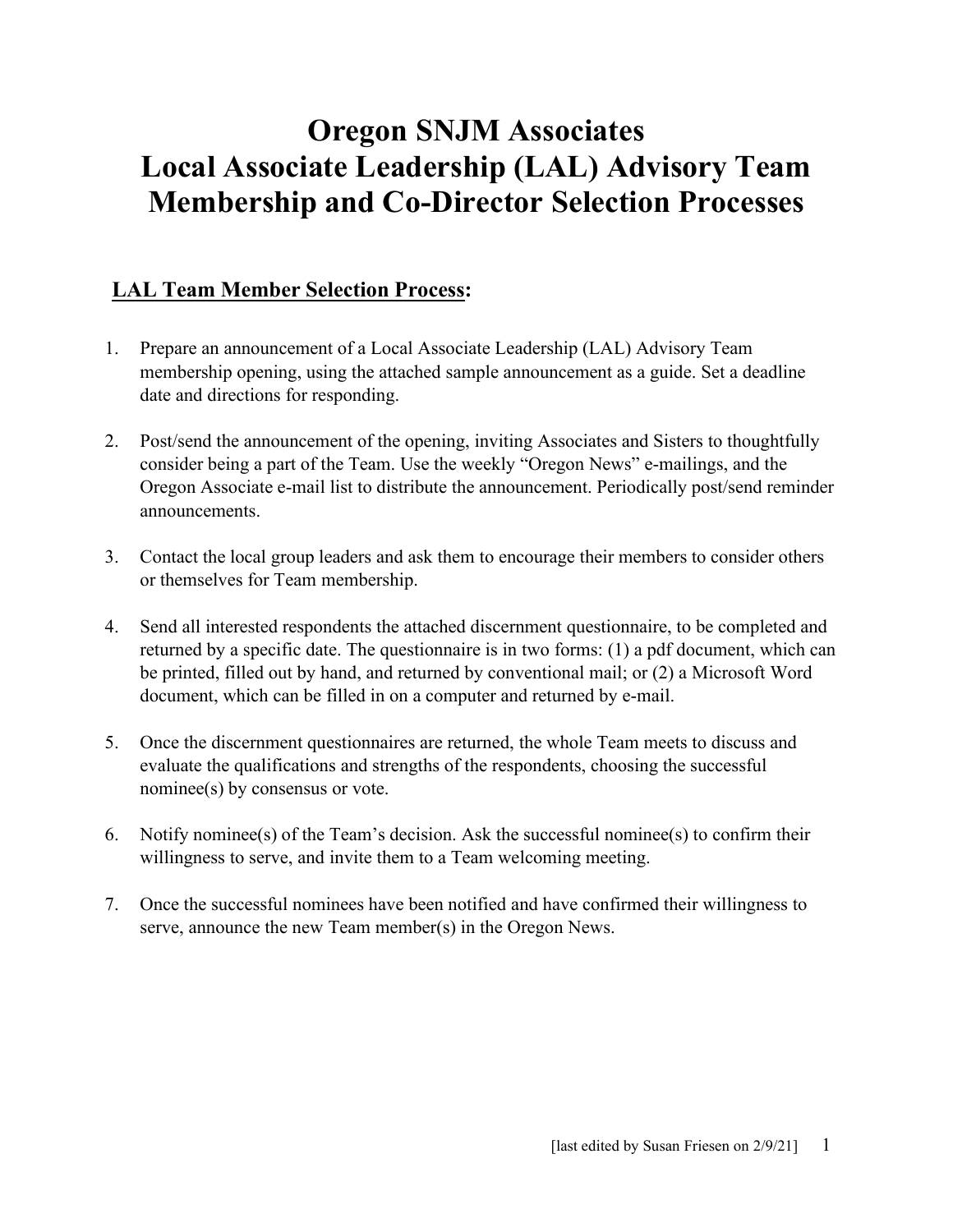# **[SAMPLE ANNOUNCEMENT]**

#### **Calling for Nominations of Oregon SNJM Associates Local Associate Leadership (LAL) Advisory Team Candidates …**

**Dear Sisters and Associates** — we are looking for two new members to fill out our Oregon SNJM Associates Local Associate Leadership (LAL) Advisory Team. The expectations and duties of Team members include:

- An understanding of the SNJM charism, and knowledge of the congregation's ministries and corporate stances.
- A commitment to:
	- o consistently attend and actively participate in Team meetings. There are four or five meetings a year, usually held in the Historic Laundry Building at Mary's Woods, but are currently being scheduled via Zoom call as long as COVID-19 restrictions are in place.
	- o serve a minimum of a three-year term. Team members may serve two additional three-year consecutive or non-consecutive terms, up to a total of nine years.
	- o attend area (Portland, The Dalles, Salem, Eugene/Cottage Grove, or Medford) Associate or Mission Center meetings, and Associate retreats.
	- o attend SNJM community gatherings, e.g. feast day liturgies, meetings, and socials, when possible.
- The willingness to work collaboratively with Team members to:
	- o secure Fall and Spring Associate Retreat presenters and assist with set-up and facilitation of these events.
	- o plan themes and locate sources of study materials for area Associate meetings.
	- o participate in the selection process for new Team members and co-directors.
	- o make others aware of and promote interest in becoming an SNJM Associate.
	- o meet with new candidates as they go through the process to become an Associate. Educate Sisters and Associates about the appropriate formation process of Associate candidates.

**The LAL Advisory Team may include a mix of Sisters and Associates**. You may nominate yourself, or someone you feel would be a good candidate. If you wish to nominate someone else, please ask first if they are willing to accept your nomination, so they are not surprised. To submit your nomination(s), send an e-mail by ..., ... ..., ... to LAL Advisory Team Co-Director, ......., at ..., or call or text ..., to request the next-step nominee discernment questionnaire. The deadline for submission of the questionnaire is ..., ... ..., .... The current Team will meet on ...,.........to evaluate the returned discernment questionnaires and select the two new Team members. All candidates will be informed of the selection results by ..., ........... The two new members will be invited to their first Team meeting in ... .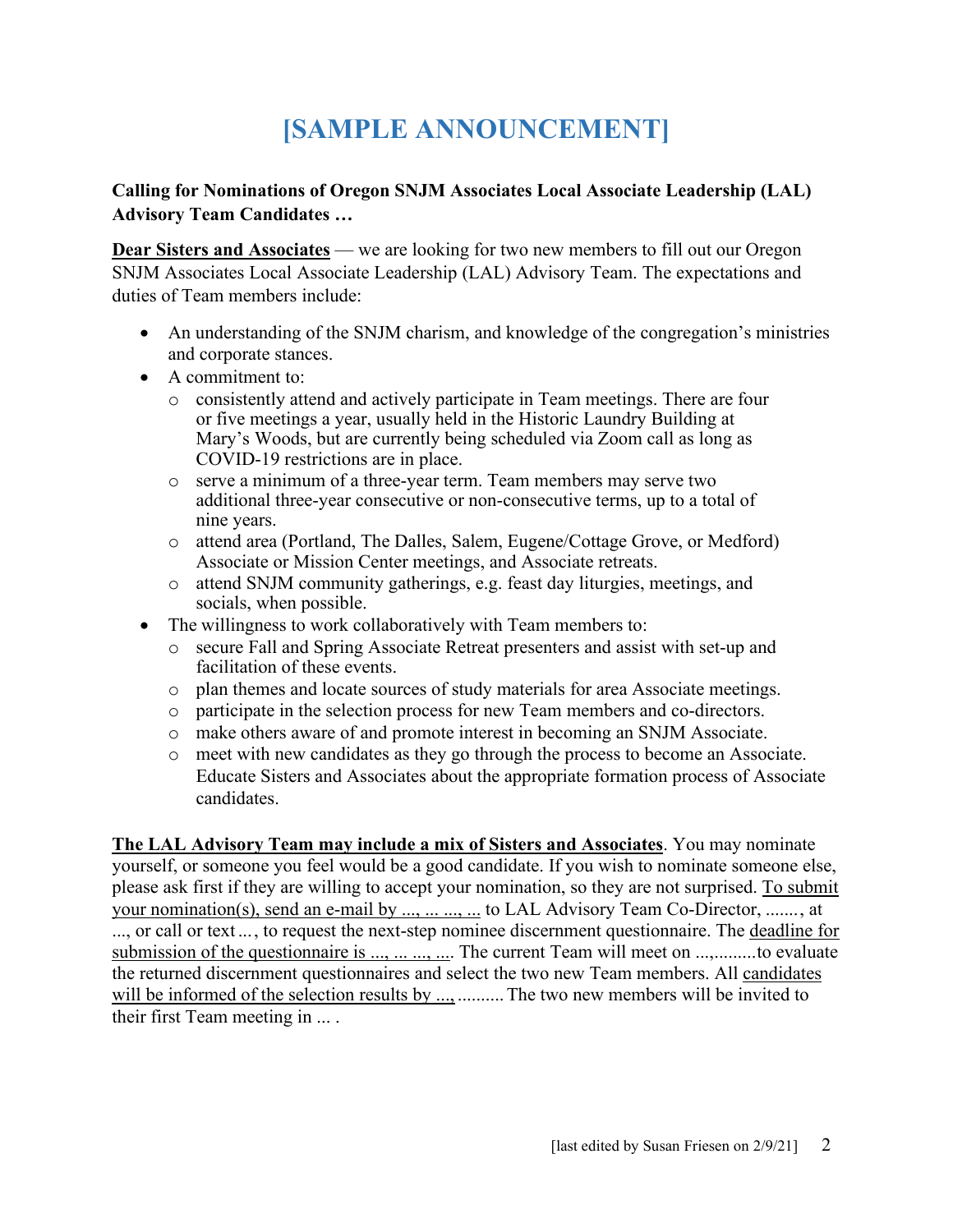## **[SAMPLE DISCERNMENT QUESTIONNAIRES]**

**COMPUTER FILL-IN FORM**. Type your responses directly on this form, save it (in pdf form, if possible), and return it as an e-mail attachment.

### **SNJM Oregon Local Associate Leadership Team Nominee Discernment Questionnaire**

#### Name:

You have been nominated, either by yourself or by another SNJM Oregon Associate as a candidate for membership on the SNJM Oregon Local Associate Leadership (LAL) Advisory Team. The Leadership Team Member job description is also attached. Please take some time to respond to the following questions. Call or text ..., at ..., or e-mail [...](mailto:susan_friesen66@msn.com) if you have a question.

\* \* \*

- 1. How long have you been an SNJM Associate?
- 2. How have you been involved as an Associate?
- 3. What does being an SNJM Associate mean to you?
- 4. What particular skills and talents do you feel you could bring to the Associate Leadership Team?
- 5. After reading the Associate Leadership Team job description and responding to these questions, do you still feel called at this time to membership on the SNJM Oregon Associates Leadership Team?

\* \* \*

Please e-mail this completed questionnaire as an attachment to ... at ... by the end of the day ..., ..., ... .

We thank you for your time spent in prayerful consideration of this opportunity to join our SNJM Oregon LAL Advisory Team. If you have decided to go forward, all LAL Advisory Team candidates will be notified of the Team selection results by ..., ... ... .

Blessings to you! ... ..., SNJM Oregon Local Associate Leadership Advisory Team Co-Director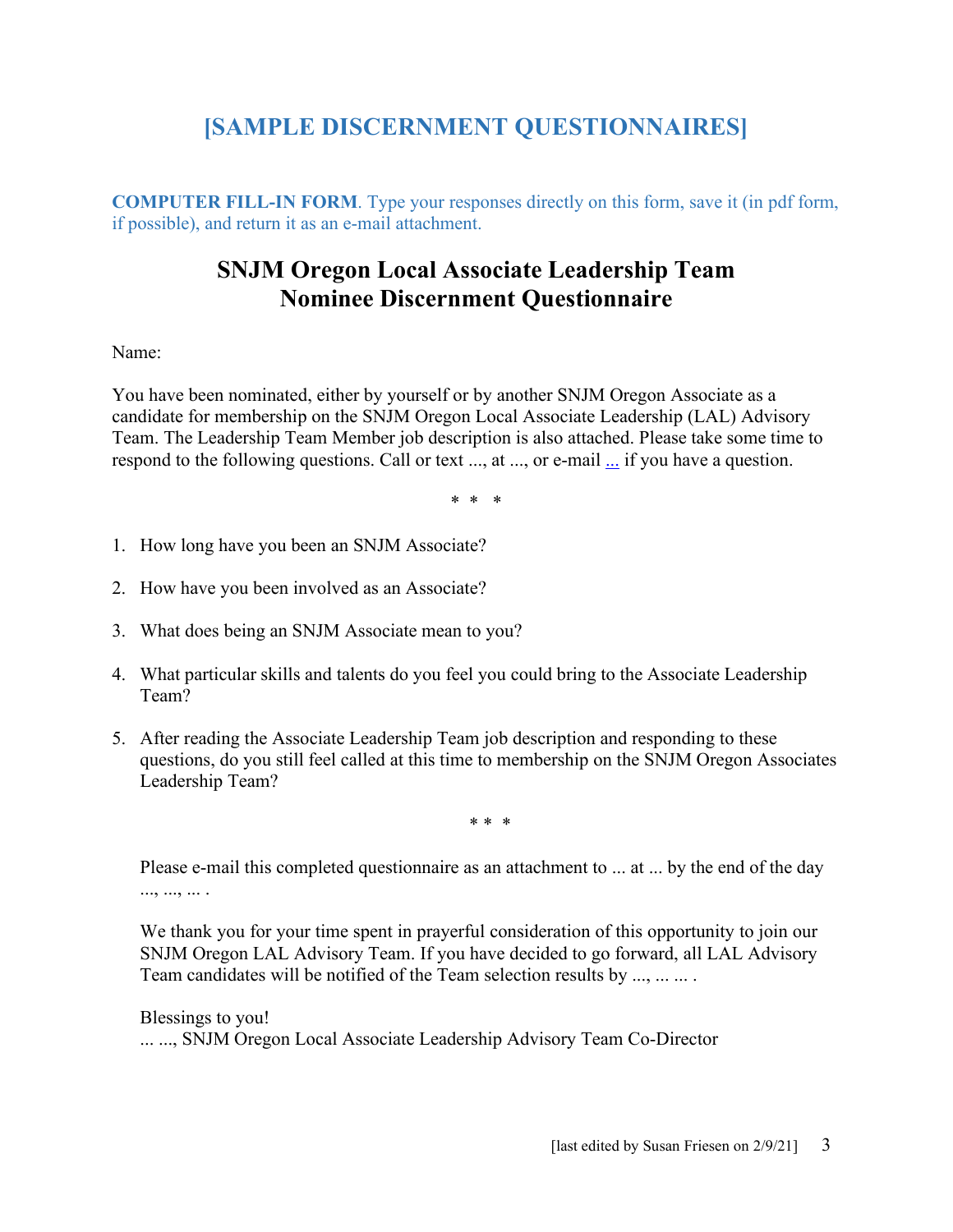**HANDWRITTEN FILL-IN FORM**. Print this form, fill it out by hand (you may write on the backside — be sure to number your response), and return it by conventional mail.

### **SNJM Oregon Associates Leadership Team Nominee Discernment Questionnaire**

Name:  $\blacksquare$ 

You have been nominated, either by yourself or by another SNJM Oregon Associate, as a candidate for membership on the SNJM Oregon Associates Local Associate Leadership (LAL) Advisory Team. The Leadership Team Member job description is also attached. Please take some time to respond to the following questions. Call or text ..., at ..., or e-mail ..., if you have a question. \* \* \*

1. How long have you been an SNJM Associate?

2. How have you been involved as an Associate?

3. What does being an SNJM Associate mean to you?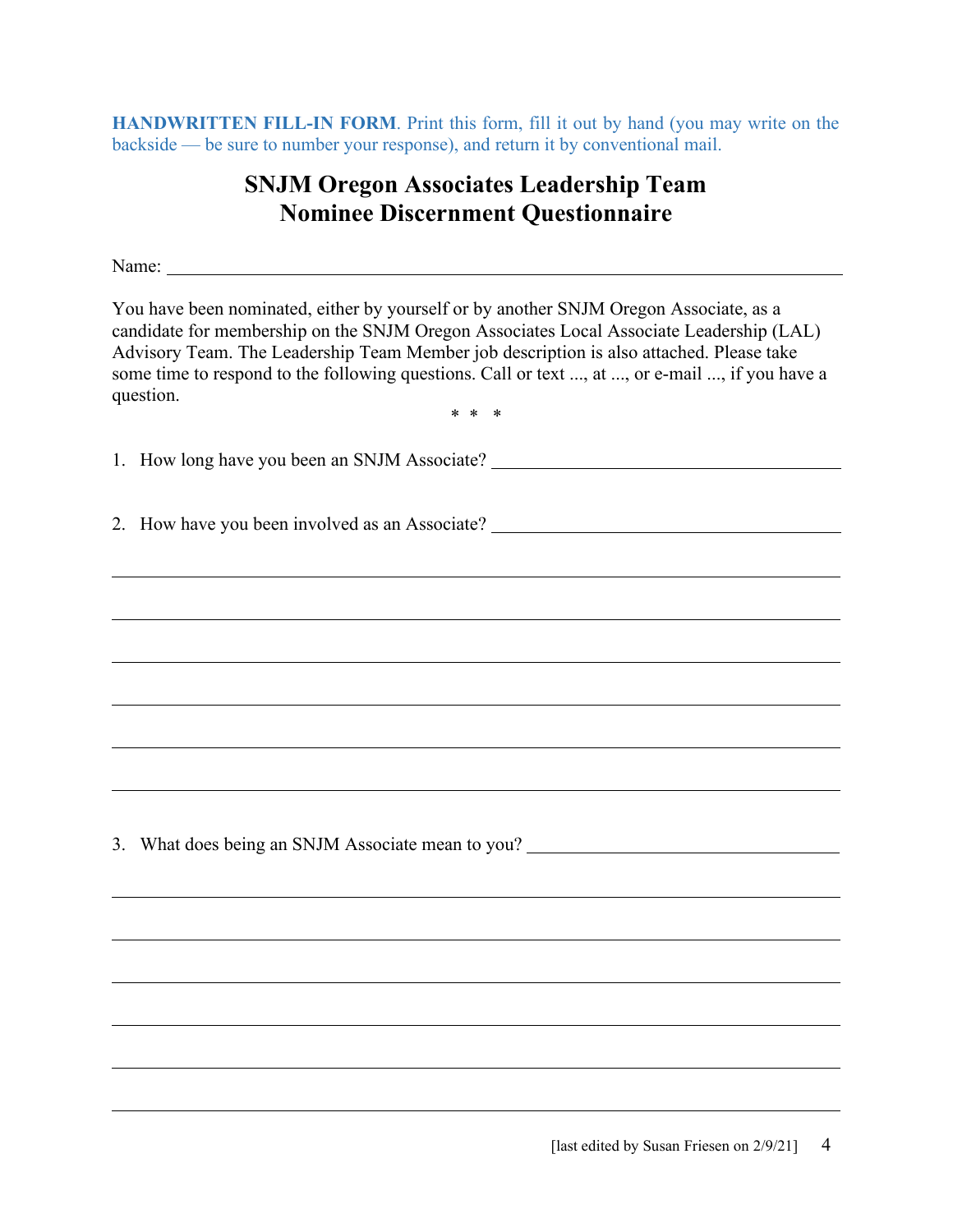4. What particular skills and talents do you feel you could bring to the Associate Leadership Team?

5. After reading the Associate Leadership Team job description and responding to these questions, do you still feel called at this time to membership on the SNJM Oregon Associates Leadership Team?

\* \* \*

Please place this completed questionnaire in the mail so it reaches us by ..., ... ..., ....... Address it to:

... ... ...

We thank you for your time spent in prayerful consideration of this opportunity to join our SNJM Oregon LAL Advisory Team. If you have decided to go forward, all LAL Advisory Team candidates will be notified of the Team selection results by ..., ... ... .

Blessings to you! ..., SNJM Oregon Local Associate Leadership Advisory Team Co-Director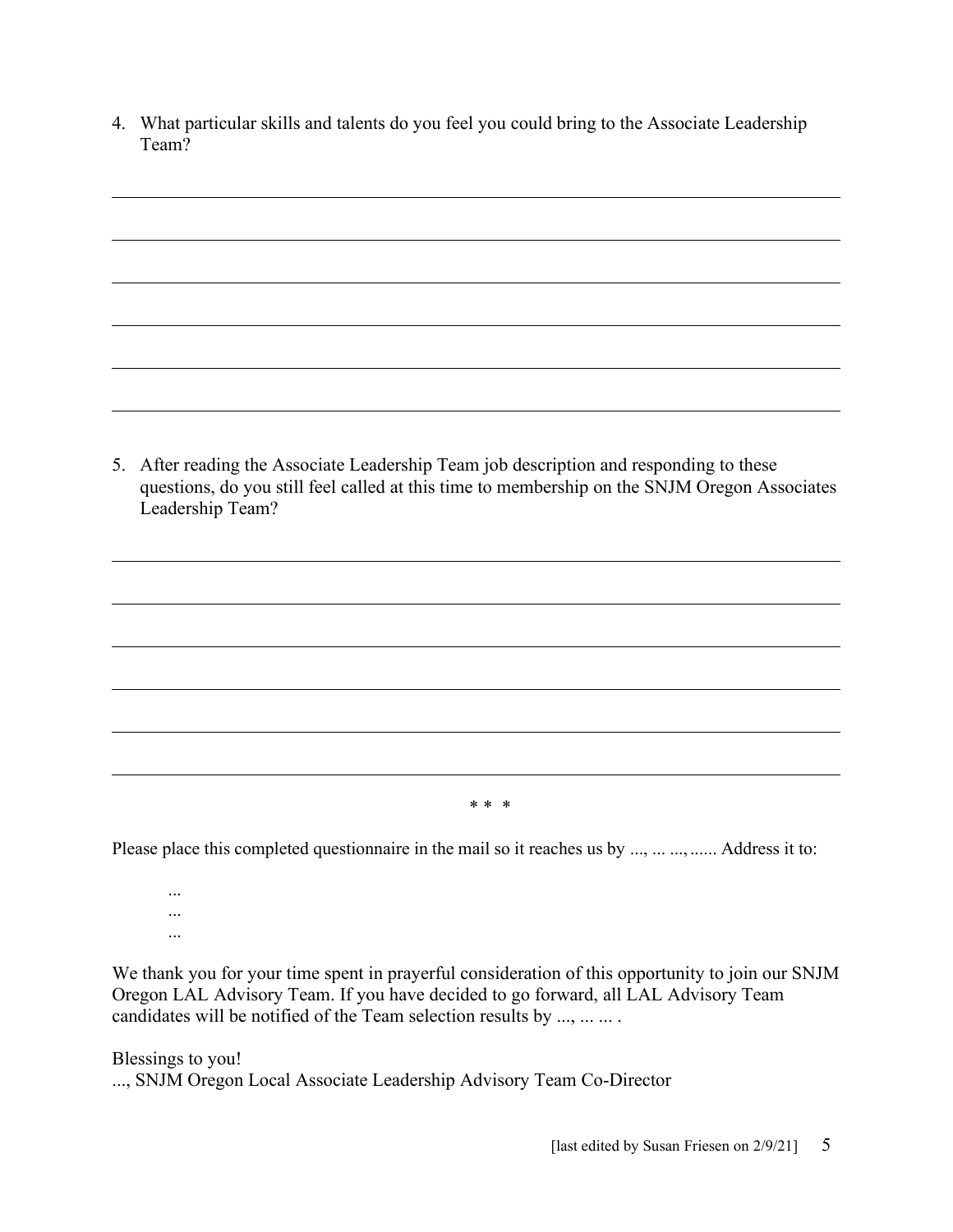### **SNJM Oregon Associates Local Associate Leadership (LAL) Advisory Team Member Job Description**

The expectations and duties of SNJM Oregon Associates Local Associate Leadership (LAL) Advisory Team members include:

- An understanding of the SNJM charism, and knowledge of the congregation's ministries and corporate stances.
- A commitment to:
	- o consistently attend and actively participate in Team meetings. There are four or five meetings a year, usually held at the Historic Laundry Building at Mary's Woods.
	- o serve a minimum of a three-year term. Team members may serve two additional three-year consecutive or non-consecutive terms, up to a total of nine years.
	- o attend area (Portland, The Dalles, Salem, Eugene, Cottage Grove, or Medford) Associate or Mission Centre meetings, and Associate retreats.
	- o attend SNJM community gatherings, e.g. feast day liturgies, meetings, and socials, when possible.
- The willingness to work collaboratively with Team members to:
	- o secure Fall and Spring Associate Retreat presenters and assist with set-up and facilitation of these events.
	- o plan themes and locate sources of study materials for area Associate meetings.
	- o participate in the selection process for new Team members.
	- o make others aware of and promote interest in becoming an SNJM Associate.
	- o meet with new candidates as they go through the process to become an Associate. Educate Sisters and Associates about the appropriate formation process of Associate candidates.

The LAL Advisory Team may include a mix of Sisters and Associates.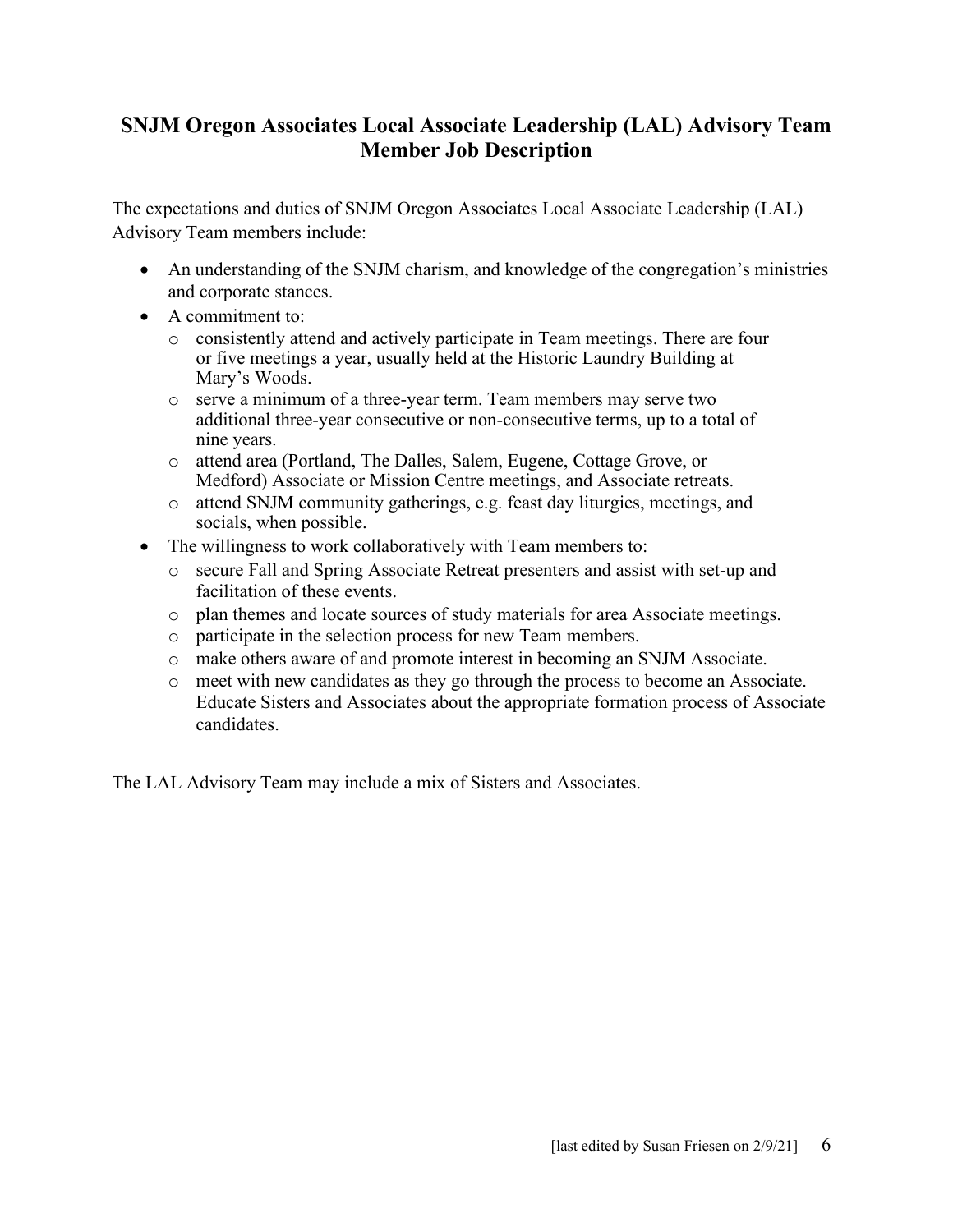### **LAL Advisory Team Co-Director Selection Process:**

The LAL Advisory Team Co-Directors are the designated Oregon Local Associate Leaders.

- 1. A Team meeting will be scheduled specifically for selecting the new Co-Director(s). The meeting should not last more than two hours.
- 2. A discernment process will be used at the selection meeting. In preparation for the meeting, the Team will discuss and generate a list of possible discernment facilitators. The facilitator should not be a current Team member. Possible facilitators will be contacted to determine who is willing and available to lead the discernment process at the scheduled meeting. A previous discernment process agenda, such as the following sample provided by Sr. Cecilia Ranger, will be shared with the facilitator, so they fully understand the intent of the meeting.
- 3. In preparation for the selection meeting, all Team members will be encouraged to self-reflect on their interest in serving as a Team Co-Director, and the knowledge and skills they feel they would bring to that role. Team members should review the attached Co-Director job description.
- 4. After the new Co-Director(s) has/have surfaced at the end of the discernment process, and they have confirmed their willingness to serve, their name(s) will be submitted to the ACC, along with a rationale for the selection. The ACC will review the recommendation and send it to the PLT.
- 5. Once ACC/PLT approval has been received confirming the new Co-Director(s), the ACC and PLT will announce the new Oregon Associates LAL Advisory Team Co-Director(s).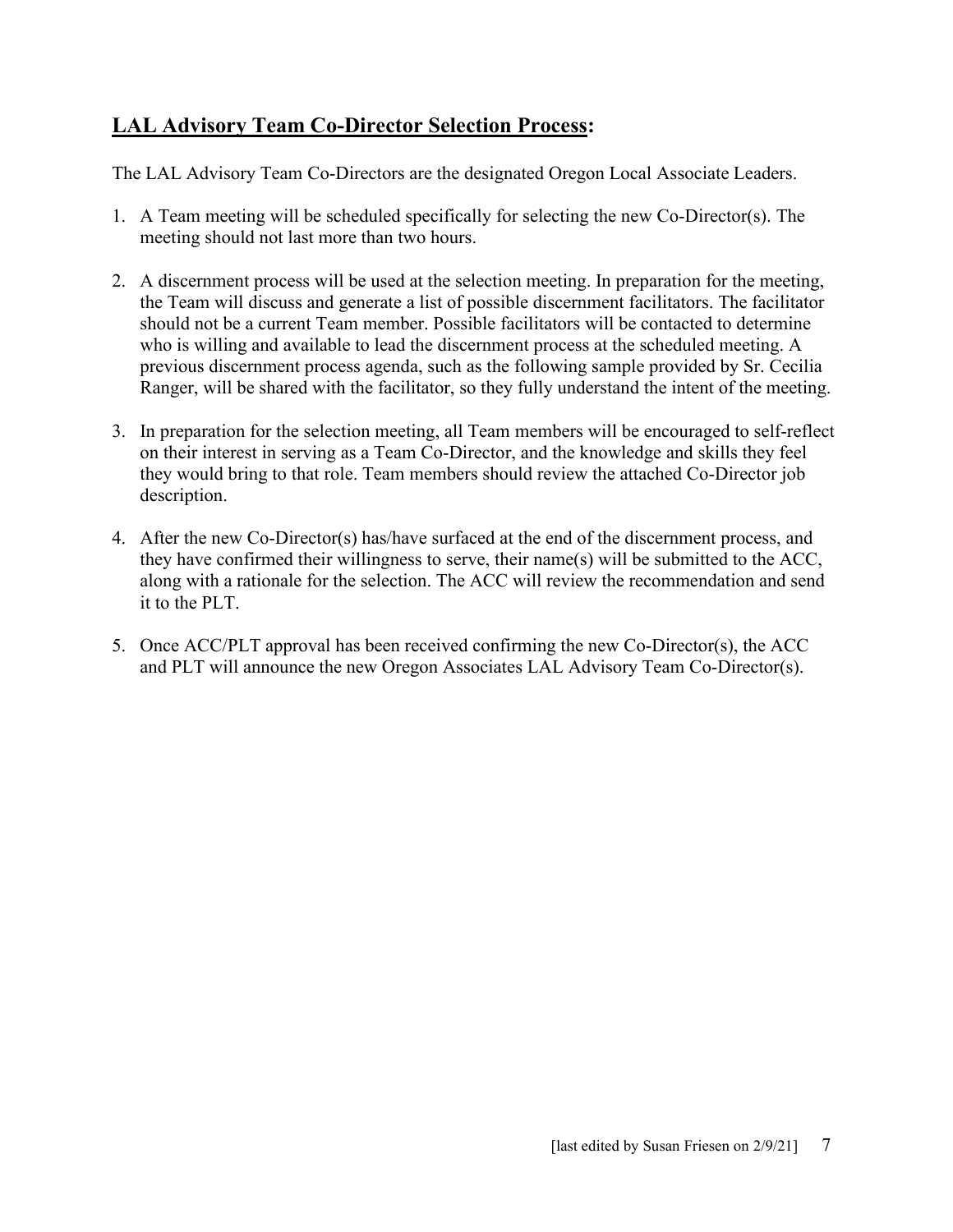# **[SAMPLE LAL CO-DIRECTOR DISCERNMENT PROCESS]**



#### **Discerning Associate Co-Director**

#### **Historic Laundry Building**

#### **June 6, 2016; Cecilia A Ranger SNJM, Facilitator**

#### *Prayer*

Begin Discernment Gathering with prayer

- Wisdom of Solomon 6:12-20 (Sr Virginia)
- Informal prayers by all members present, asking for Guidance of Spirit on the Associate Team, Co-Directors, and Mission of Associates at this time in history.

#### *Preliminary Steps*

- Introductions of all persons present
- Verbal review of how the meeting will proceed (Sr Cecilia)
- Re-state goals of the meeting: affirm Team Members; select Co-Director

#### *Gathering Information as Basis for Discernment*

- 1. Discussion re: Specific Associate Leadership Needs at this Time in History
	- Facilitate awareness of Members about needs of World, USA, and Oregon as focus of our prayers and ministries (environmental issues, refugee issues,)
	- Facilitate awareness of and commitment to priorities being addressed by SNJM Congregation at this time in history
	- Other needs, from your experience and awareness
- 2. Discussion by Team Members of reasons each is willing to serve and ways she or he sees one's specific contributions (see Description emailed to us by Sr. Virginia)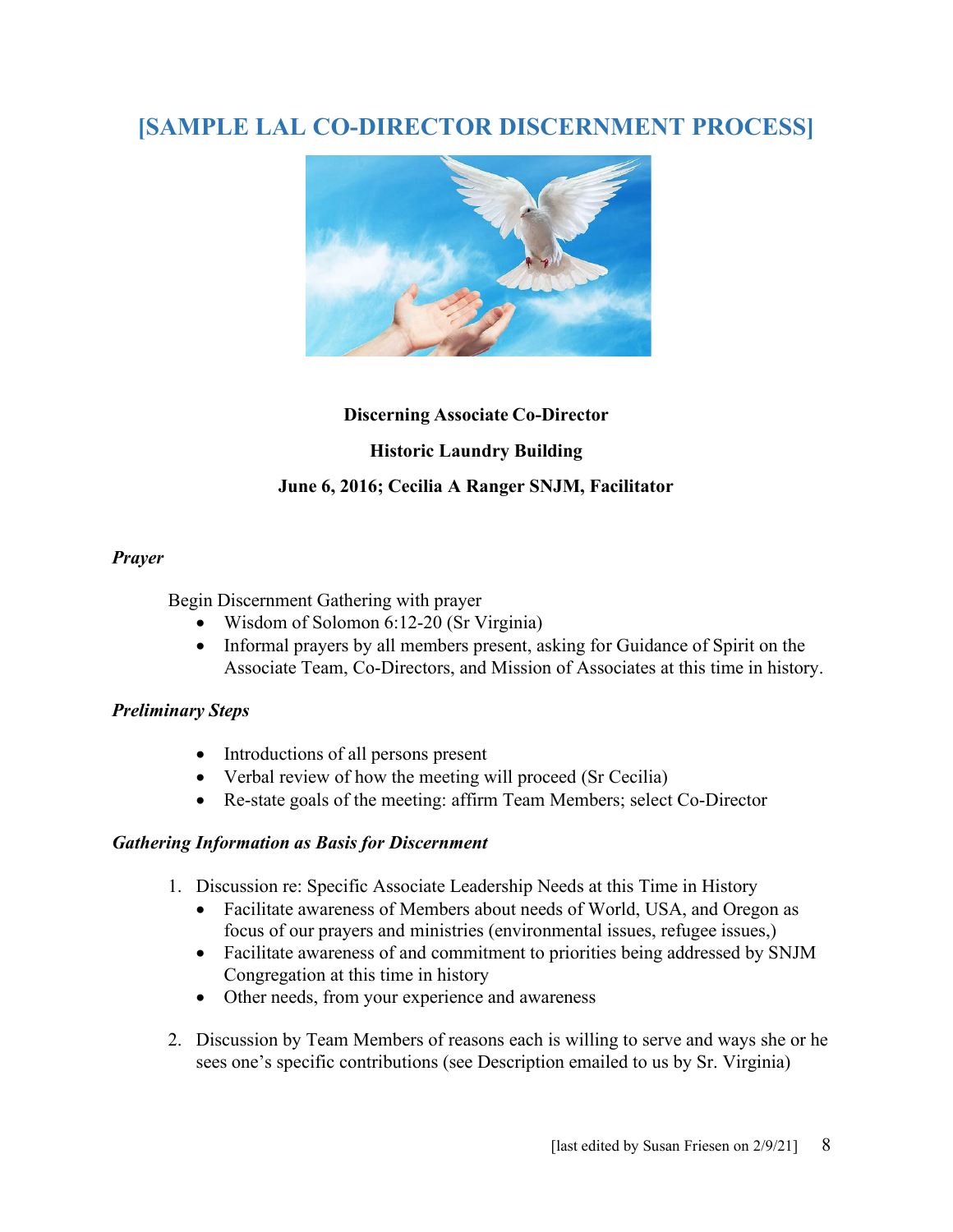- 3. Discussion by those willing to serve as Co-Director about their reasons for offering themselves for this service, and how she or he sees oneself contributing to all Associates and their ministries (see Description emailed to us)
- 4. Discussion of ways the Team Members will seek to nurture, develop, support, pray for, and provide opportunities for the Co-Directors to serve effectively

#### *Quiet Prayer*

Time for personal prayer to discern what was heard about:

- A. Specific Leadership Needs at this time,
- B. Gifts, willingness, readiness of persons willing to serve as Co-Director,
- C. Support system to be provided by Associate Team

#### *Decision-Making*

- Each member of discerning group listens to and responds to what she or he has heard from the prayer experiences of the discerning group
- Co-Director is affirmed; rose is placed in her or his hands, with prayer that Mother Marie Rose will guide the Co-Director's mind and heart in service to all Associates and the people of God

Group gathers around the newly selected Co-Director and blesses him or her

#### *Blessing of Membership*

At the fall retreat Team Members will build in a ritual of blessing for the Co-Directors, and a prayer of thanksgiving for their willingness to serve their sister and brother Associates and all the people of God prayed for and ministered to by the membership.